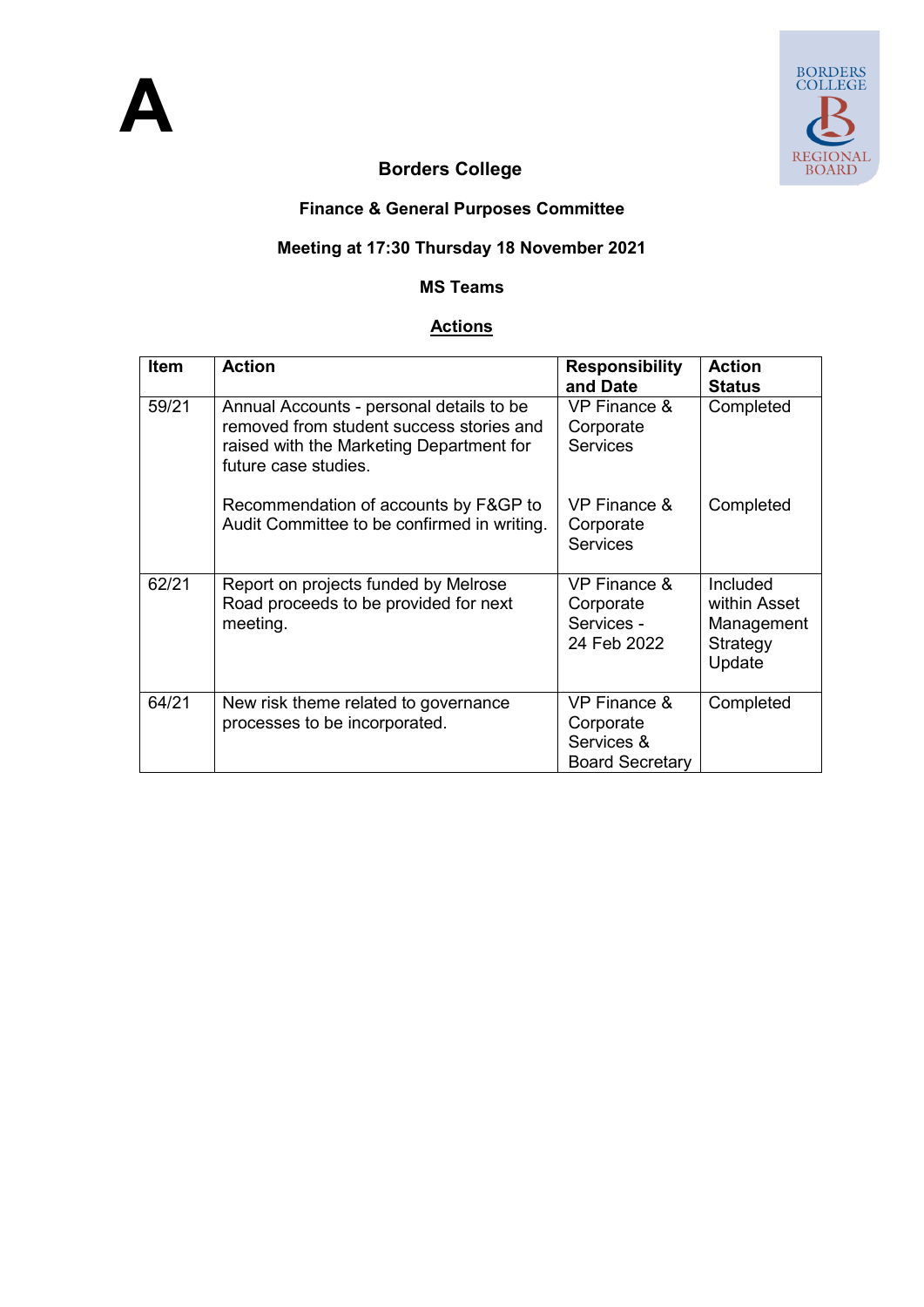#### **Borders College**

### **Finance and General Purposes Committee**

# **Meeting at 17:30 Thursday 18 November 2021**

#### **MS Teams**

#### **Minutes**

| <b>ITEM</b> | <b>MINUTE</b>                                                                 |
|-------------|-------------------------------------------------------------------------------|
| Present     | Elaine Acaster (Chair)                                                        |
|             | Angela Cox                                                                    |
|             | Jess McBeath                                                                  |
|             | Lynne Mirley                                                                  |
|             | <b>Liz Parkes</b>                                                             |
|             | David Peace                                                                   |
| In.         | Nicola McKenzie, Azets - up to item 58/21                                     |
| Attendance  | Debbie Kerr (Head of HR & Development) - for item 65/21                       |
|             | Hazel Robertson (Vice Principal - Finance & Corporate Services)               |
|             | Ingrid Earp (Regional Board Secretary)                                        |
|             | Lorraine Sulo (Minutes)                                                       |
|             |                                                                               |
| 51/21       | <b>Chair's Welcome</b>                                                        |
|             |                                                                               |
|             | The Chair welcomed Nicola MacKenzie of Azets to the meeting.                  |
|             | Paper J would be discussed earlier in proceedings as indicated on the agenda. |
|             |                                                                               |
| 52/21       | <b>Declaration of Conflict of Interest</b>                                    |
|             |                                                                               |
|             |                                                                               |
|             | No declarations were raised.                                                  |
| 53/21       | <b>Register of Members Interest</b>                                           |
|             |                                                                               |
|             | No items were raised.                                                         |
|             |                                                                               |
| 54/21       | <b>Apologies for Absence</b>                                                  |
|             |                                                                               |
|             | Apologies had been received from S Prentice and J Grant.                      |
| 55/21       |                                                                               |
|             | Minutes of Meetings held on 7 October 2021 - Paper A                          |
|             | The previous minute was approved as an accurate record.                       |
|             |                                                                               |
| 56/21       | <b>Matters Arising</b>                                                        |
|             | No items were raised.                                                         |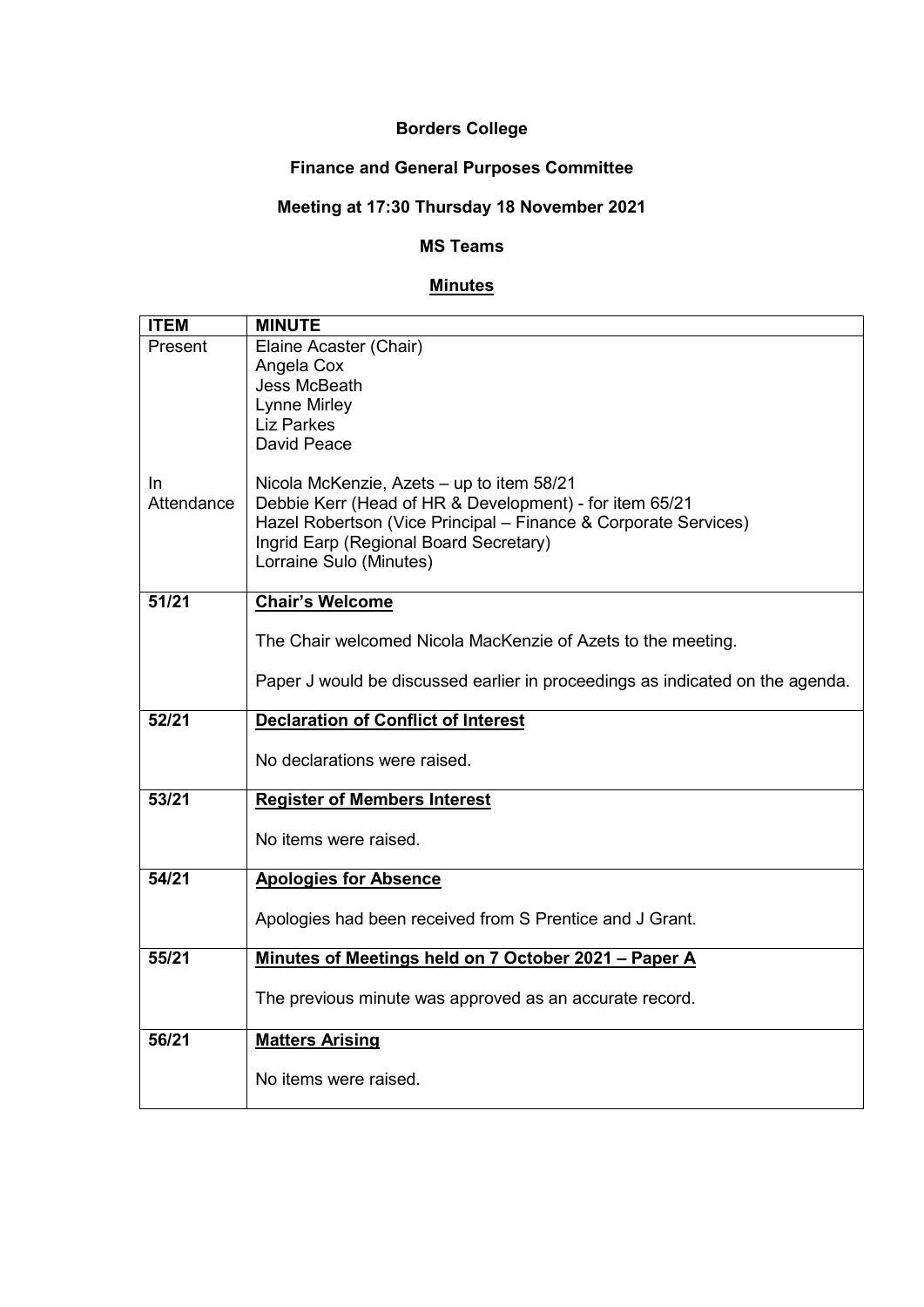| 65/21 | <b>HR Annual Report - Paper J</b>                                                                                                                                                                                                                                                                                                                                                                                                                                                                                                                                                                                                                                                                                                                                                                                                                                                                                       |
|-------|-------------------------------------------------------------------------------------------------------------------------------------------------------------------------------------------------------------------------------------------------------------------------------------------------------------------------------------------------------------------------------------------------------------------------------------------------------------------------------------------------------------------------------------------------------------------------------------------------------------------------------------------------------------------------------------------------------------------------------------------------------------------------------------------------------------------------------------------------------------------------------------------------------------------------|
|       | The Head of HR and Development provided further details on voluntary staff<br>turnover and staff sickness with benchmarking from the sector. Key points<br>included:                                                                                                                                                                                                                                                                                                                                                                                                                                                                                                                                                                                                                                                                                                                                                    |
|       | Voluntary staff turnover 2020/21 - 7.1% which was an increase from 6%<br>on previous year. A breakdown of the reasons for leaving were provided;<br>Long term absences - 1.8% with sector benchmarking ranging from 0.1%-<br>$2.2\%$ ;<br>Number of days lost due to long term absence - 942 (15 staff). A<br>$\bullet$<br>breakdown of absence reasons was provided. All staff were receiving<br>support through Occupational Health;<br>Employee Engagement remains strong with the College committed to<br>engaging with Great Places to Work for pulse surveys throughout the<br>year. The College has been awarded as a GPTW Certified Employer and<br><b>GPTW</b> for Women;<br>Informal meetings with trade union representatives and non-union staff<br>$\bullet$<br>representatives for support staff continue to be held. Meetings are<br>extremely valuable which enable any issues to be addressed quickly; |
|       | Staff newsletter continues to be published monthly. Two "Star of the<br>$\bullet$<br>Month" ceremonies had been held with good feedback received;<br>Pay & Terms & Conditions - pay policy is determined at a national level<br>$\bullet$<br>and it is hoped that current negotiations will be resolved over the next few<br>weeks;                                                                                                                                                                                                                                                                                                                                                                                                                                                                                                                                                                                     |
|       | Staff Wellbeing – current activities include the holding of the children's<br>$\bullet$<br>Christmas trail; and<br>College has been shortlisted for the Living Wage Scotland Resilience<br>category award on 19 November 2021 and the Smarter Working Live<br>through the results of the GPTW survey on 25 November 2021. Both<br>events will be attended virtually.                                                                                                                                                                                                                                                                                                                                                                                                                                                                                                                                                    |
|       | The impact of long term absence on departments was discussed. Generally,<br>supply lecturers had been brought in to cover areas with staff doing their<br>upmost to support and provide cover for absent colleagues. Some absence<br>did take place during the furlough period.                                                                                                                                                                                                                                                                                                                                                                                                                                                                                                                                                                                                                                         |
|       | Members highlighted the usefulness of the benchmarking data which should be<br>retained for future reports and congratulated the College on being shortlisted<br>for the forthcoming events.                                                                                                                                                                                                                                                                                                                                                                                                                                                                                                                                                                                                                                                                                                                            |
|       | Members thanked the Head of HR & Development who then left the meeting.                                                                                                                                                                                                                                                                                                                                                                                                                                                                                                                                                                                                                                                                                                                                                                                                                                                 |
| 57/21 | Annual Report of F&GP Committee to Regional Board - Paper - Paper B                                                                                                                                                                                                                                                                                                                                                                                                                                                                                                                                                                                                                                                                                                                                                                                                                                                     |
|       | Following discussions at the previous meeting on 7 October 2021, the annual<br>report had been updated to incorporate the Schedule of Business.                                                                                                                                                                                                                                                                                                                                                                                                                                                                                                                                                                                                                                                                                                                                                                         |
|       | Members agreed to a new risk theme being added in relation to adequacy of<br>governance arrangements (also discussed under Paper J, Strategic Risk<br>Register).                                                                                                                                                                                                                                                                                                                                                                                                                                                                                                                                                                                                                                                                                                                                                        |
|       | Members approved the report for submission to the Regional Board.                                                                                                                                                                                                                                                                                                                                                                                                                                                                                                                                                                                                                                                                                                                                                                                                                                                       |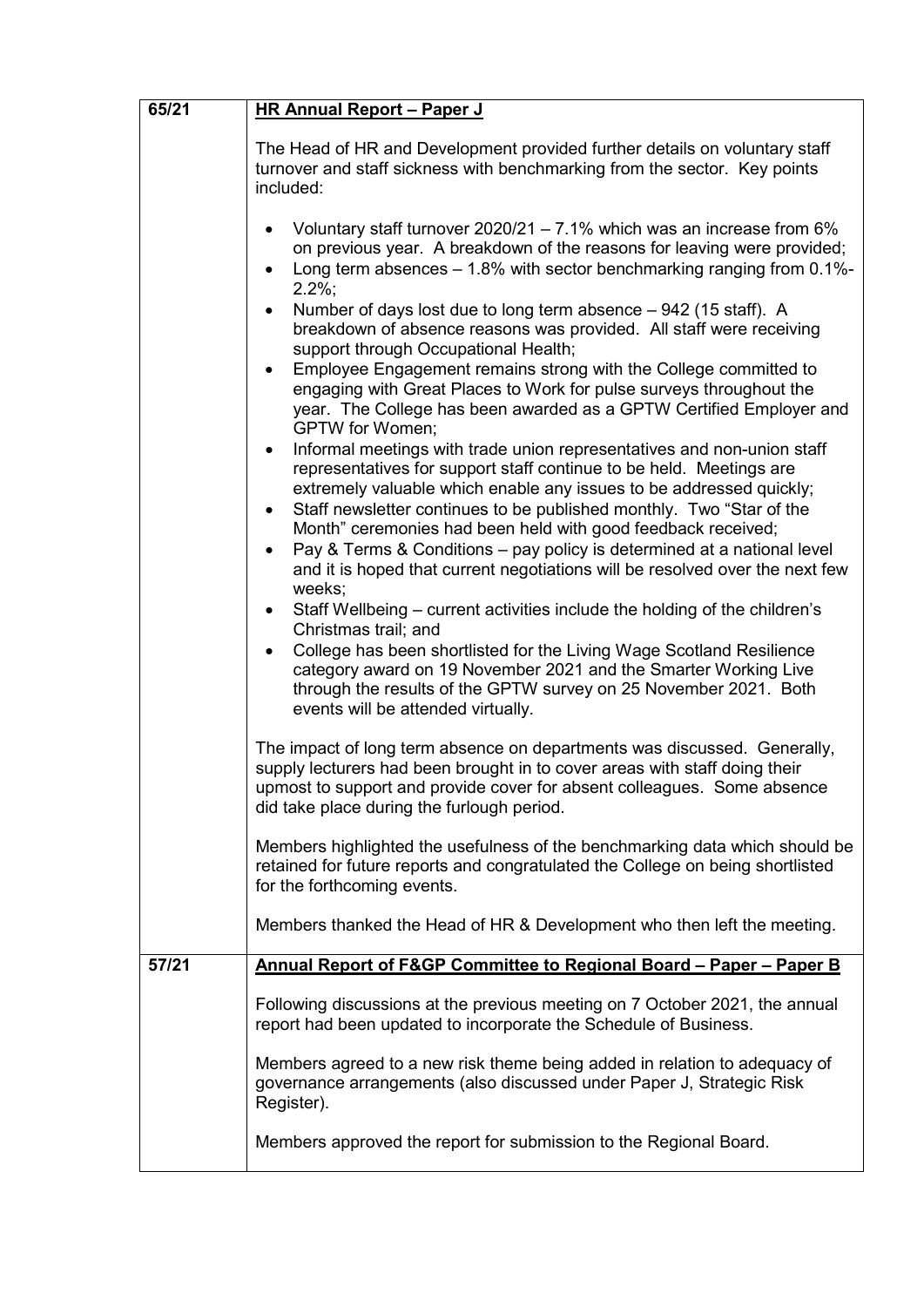| 58/21 | External Audit Report 2020-21 - Paper C                                                                                                                                                                                                                                                                                                                                                                                                                                                                                                                                                                                                                                                                                                                                                                                                                                                                                                                                               |
|-------|---------------------------------------------------------------------------------------------------------------------------------------------------------------------------------------------------------------------------------------------------------------------------------------------------------------------------------------------------------------------------------------------------------------------------------------------------------------------------------------------------------------------------------------------------------------------------------------------------------------------------------------------------------------------------------------------------------------------------------------------------------------------------------------------------------------------------------------------------------------------------------------------------------------------------------------------------------------------------------------|
|       | N MacKenzie advised that unqualified opinions were intended, however, the<br>report was still in draft format with audit opinion subject to change up until the<br>date of signing. There were no matters which required to be reported by<br>exception. Six areas of risk were identified within the original audit plan the<br>detail of which were included within the report. The following points were<br>highlighted:                                                                                                                                                                                                                                                                                                                                                                                                                                                                                                                                                           |
|       | Key areas of estimates included pension assumptions, estates valuations<br>and provision of Sinking Fund with all assumptions appearing reasonable;<br>Materiality adjustment - two reserve balances with a nil net impact.<br>$\bullet$<br>Adjustment had been made during the audit;<br>Three unadjusted differences which were summarised in Appendix 2;<br>No control weaknesses were identified;<br>$\bullet$<br>Action Plan – Recommendation of review of accruals in 2021/22;<br>There was satisfaction with the progress outlined with the outstanding<br>$\bullet$<br>actions; and<br>Wider scope conclusions - The Governance Statement had been<br>prepared in accordance with SFC direction with no weaknesses or<br>governance issues identified. Financial sustainability continues to face<br>significant challenges which was reflected with a yellow grading and<br>similar to across the public sector. The College had appropriate proactive<br>measures in place. |
|       | In response to questions from Members, the following points were made:                                                                                                                                                                                                                                                                                                                                                                                                                                                                                                                                                                                                                                                                                                                                                                                                                                                                                                                |
|       | Going concern – there were no issues to be raised. Support from SFC<br>$\bullet$<br>continued, however, there were large savings required over the coming<br>years in contrast to previous years, but the College continued to monitor<br>closely;<br>Impairment review - the rating of significant deficiency was due to the<br>$\bullet$<br>potential impact on the financial statements. The VP Finance and<br>Corporate Services advised a significant part of this related to the need for<br>us to document our approach. There had been significant discussions by<br>the Finance Directors' Network with no uniform approach across the sector.                                                                                                                                                                                                                                                                                                                               |
|       | A full evaluation every year was costly and did not add value to delivery,<br>however, agreement on calculations required to be reached. Any large<br>adjustments would require SFC to have oversight. Additional audit work<br>had been completed which did not identify any issues with the current<br>valuation of the College's land and buildings; and<br>Responses to audit queries - there had been some delays initially with both<br>$\bullet$<br>finance managers being new to the College and used to private sector<br>audits, however, the audit experience and the position which had been<br>reached was much improved on last year. It was also noted that remote<br>audits were challenging but staff had completed this very well.                                                                                                                                                                                                                                  |
|       | Appreciation of work was conveyed to the external auditors, Azets, the VP<br>Finance & Corporate Services and the Finance Team.                                                                                                                                                                                                                                                                                                                                                                                                                                                                                                                                                                                                                                                                                                                                                                                                                                                       |
|       | Members approved the External Audit Report.                                                                                                                                                                                                                                                                                                                                                                                                                                                                                                                                                                                                                                                                                                                                                                                                                                                                                                                                           |
|       | N MacKenzie left the meeting.                                                                                                                                                                                                                                                                                                                                                                                                                                                                                                                                                                                                                                                                                                                                                                                                                                                                                                                                                         |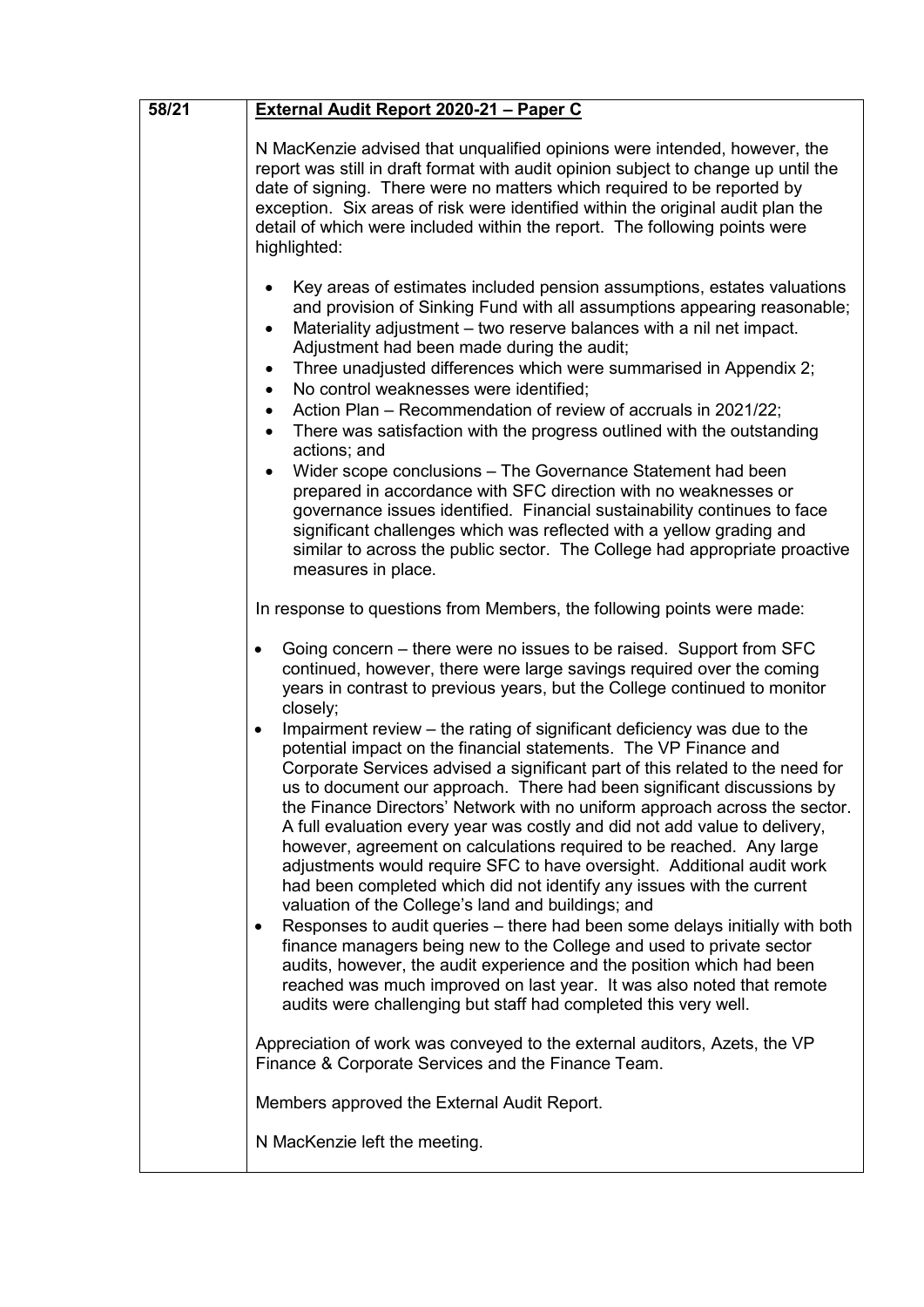| 59/21 | Annual Accounts 2020-21 - Paper D                                                                                                                                                                                                                                                                                                                                                                                                                                                                                                                                                                                                                                                                                                                                                                                                     |
|-------|---------------------------------------------------------------------------------------------------------------------------------------------------------------------------------------------------------------------------------------------------------------------------------------------------------------------------------------------------------------------------------------------------------------------------------------------------------------------------------------------------------------------------------------------------------------------------------------------------------------------------------------------------------------------------------------------------------------------------------------------------------------------------------------------------------------------------------------|
|       | The VP Finance & Corporate Services provided an overview of the report<br>following feedback from members on the first draft of the performance and<br>accountability report and the main financial statements on 7 October 2021.<br>The performance report had been streamlined and aligned with the College's<br>Strategic Ambition. There had been no material change to the overall result.                                                                                                                                                                                                                                                                                                                                                                                                                                       |
|       | Key parts had been highlighted in the Executive Summary. The external audit<br>had been completed as discussed under the previous agenda item. The<br>outstanding recommendations would be for the responsibility of the Audit<br>Committee to discuss further.                                                                                                                                                                                                                                                                                                                                                                                                                                                                                                                                                                       |
|       | Members discussed the inclusion of student successes on page 16 when it<br>was agreed that personal details such as age and residence would be removed<br>as this information was not pertinent to the story. This would also be raised<br>with the Marketing Department for future case studies.<br><b>ACTION: VP F&amp;CS</b>                                                                                                                                                                                                                                                                                                                                                                                                                                                                                                       |
|       |                                                                                                                                                                                                                                                                                                                                                                                                                                                                                                                                                                                                                                                                                                                                                                                                                                       |
|       | Members also highlighted the rise in student success which was a great<br>achievement and the presentation of the accounts content which had been<br>accomplished very well.                                                                                                                                                                                                                                                                                                                                                                                                                                                                                                                                                                                                                                                          |
|       | Members confirmed their recommendation of the accounts to the Audit<br>Committee, subject to the above necessary changes to the student success                                                                                                                                                                                                                                                                                                                                                                                                                                                                                                                                                                                                                                                                                       |
|       | stories.<br><b>ACTION: VP F&amp;CS</b>                                                                                                                                                                                                                                                                                                                                                                                                                                                                                                                                                                                                                                                                                                                                                                                                |
| 60/21 | <b>Public Sector Climate Change Duties Report - Paper E</b>                                                                                                                                                                                                                                                                                                                                                                                                                                                                                                                                                                                                                                                                                                                                                                           |
|       |                                                                                                                                                                                                                                                                                                                                                                                                                                                                                                                                                                                                                                                                                                                                                                                                                                       |
|       | The VP Finance & Corporate Services provided an overview of the report. The<br>EAUC Peer Review had been held yesterday and it was not anticipated that<br>there would be any further changes within the main emissions and projects<br>although some text changes may be required following the review.                                                                                                                                                                                                                                                                                                                                                                                                                                                                                                                              |
|       | Over the reporting period the College's carbon foot print had reduced from 806<br>tCO <sub>2</sub> e in 2014/15 to 353.7 tCO <sub>2</sub> e in 2020/21, which was a 56.1% reduction on<br>the baseline year. This exceeded the sustainability strategy target of 50%<br>reduction, however, there was caution that this reduction was largely COVID<br>related due to a number of College premises being closed. The figure could<br>rise to just over 400 tCO <sub>2</sub> e. The replacement of the car fleet to an electric<br>alternative was under discussion, however, electric minibus technology was not<br>as well developed which could mean that minibus replacement may have to<br>begin before alternatives were available. The SHARC heating system<br>continued to work well and had overtaken gas usage for the year. |
|       | In response to questions from Members, it was noted that the peer review<br>process did not provide a formal benchmarking report but a cross review could<br>be a worthwhile exercise for the College. Scope 3, indirect emissions could be<br>challenging, but the College had access to sustainability expertise through<br>APUC for the purchasing of goods and services and the new appointment of a<br>sustainability expert through EAUC would also greatly assist progress.                                                                                                                                                                                                                                                                                                                                                    |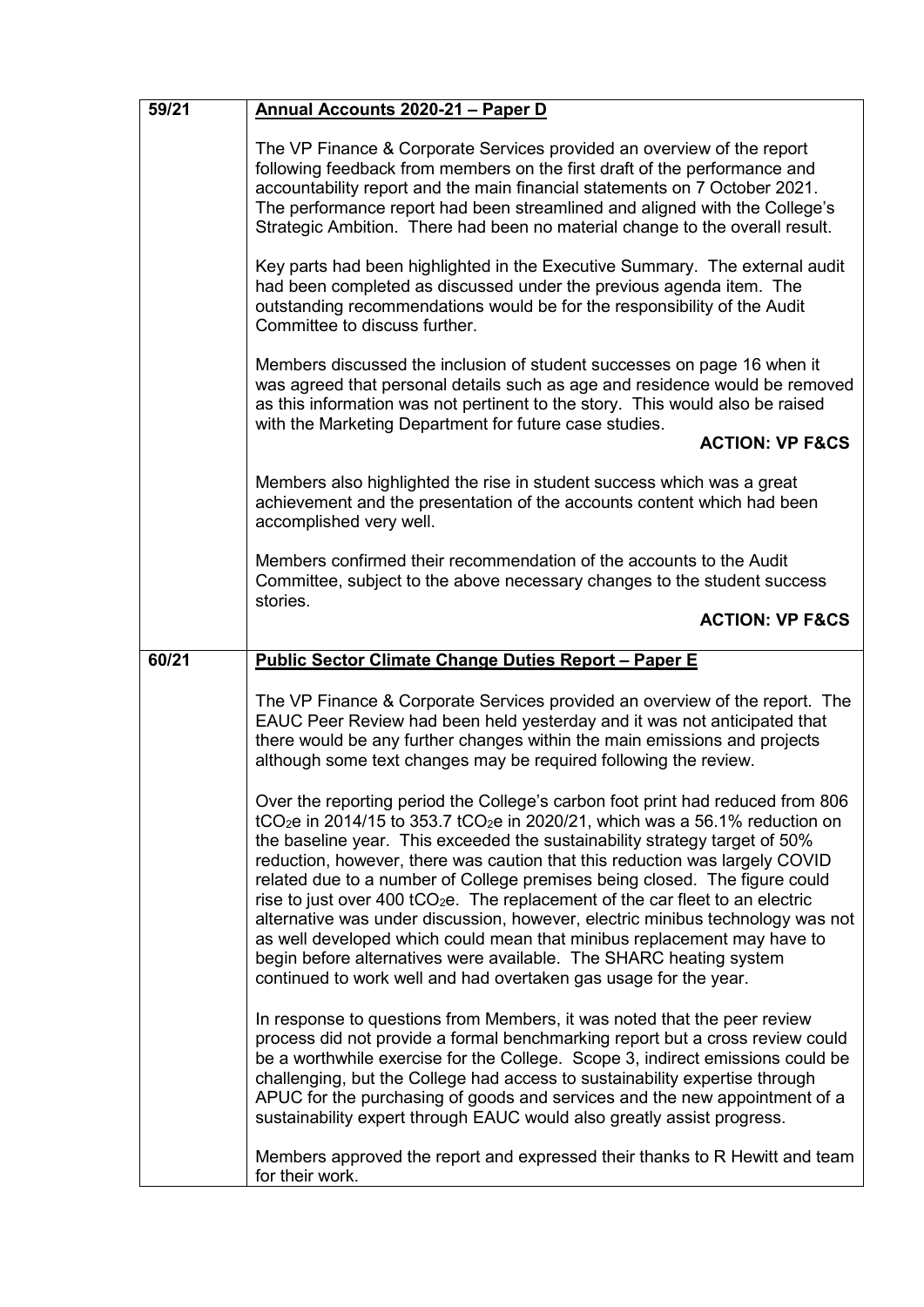| 61/21 | <b>Business Review - Paper - Paper F</b>                                                                                                                                                                                                                                                                                                                                                                                                                                                                                                                                                                                                                                                                                                                                                                                                                                                                                                                                                                                                                                                                                                                                                                                                                                                                                    |
|-------|-----------------------------------------------------------------------------------------------------------------------------------------------------------------------------------------------------------------------------------------------------------------------------------------------------------------------------------------------------------------------------------------------------------------------------------------------------------------------------------------------------------------------------------------------------------------------------------------------------------------------------------------------------------------------------------------------------------------------------------------------------------------------------------------------------------------------------------------------------------------------------------------------------------------------------------------------------------------------------------------------------------------------------------------------------------------------------------------------------------------------------------------------------------------------------------------------------------------------------------------------------------------------------------------------------------------------------|
|       | The VP Finance & Corporate Services provided an overview of the report<br>which provided the scorecard analysis of the current financial position. It was<br>noted that this was a very early stage to be reporting on as the current work<br>was heavily focussed on the year end process. The following points were<br>highlighted:                                                                                                                                                                                                                                                                                                                                                                                                                                                                                                                                                                                                                                                                                                                                                                                                                                                                                                                                                                                       |
|       | It was hoped that there would be clarity during December on planning<br>٠<br>assumptions for next year following the Scottish Government budget which<br>would be published on 9 December 2021. There were potentially some<br>significant challenges should the FFR2 scenario which could have<br>significant impact on the College's reputation and work with partners,<br>however, the Principal indicated that she was optimistic following a recent<br>SFC meeting;<br>Period 2 management accounts was not a fully representative view, partly<br>$\bullet$<br>due to grant in aid requiring further analysis;<br>Members were pleased to see that there had been an improvement with<br>$\bullet$<br>Creditor payments since the last report with more payments being made<br>within 30 days. Small businesses were continuing to receive priority; and<br>Appendix 2 provided a new method of margin reporting for the curriculum<br>$\bullet$<br>which provided detail on which activity area provided the greatest financial<br>contribution. The next stage of this work would be for course level analysis.<br>The incorporation of student success rates would add value. Margin of staff<br>costs for the proportion of campus which was used could be built in.<br>Members noted the contents of the report. |
| 62/21 | Asset Management Strategy Update - Paper G                                                                                                                                                                                                                                                                                                                                                                                                                                                                                                                                                                                                                                                                                                                                                                                                                                                                                                                                                                                                                                                                                                                                                                                                                                                                                  |
|       | The VP Finance & Corporate Services advised that the long-term estate<br>reporting had not moved forward but was expected by the end of the academic<br>year.                                                                                                                                                                                                                                                                                                                                                                                                                                                                                                                                                                                                                                                                                                                                                                                                                                                                                                                                                                                                                                                                                                                                                               |
|       | Phase one of the Digital Transformation Programme (DTP) had completed with<br>all five workstreams delivered. The server migration to DataVita had been<br>completed successfully which provided significant advantages for disaster<br>recovery and back-up. A new phase of discovery had been discussed with<br>Agenor with the inclusion of an Artificial Intelligence workstream to support the<br>student journey and improve retention. DTP phase 2 scope had been finalised<br>and would include a development programme for the IT service team<br>members. As a result of the adoption of MS Teams it would also be timely to<br>review use and data storage approach which could mean the closing down of<br>the staff intranet.                                                                                                                                                                                                                                                                                                                                                                                                                                                                                                                                                                                  |
|       | Learning for Leading member, J McBeath, advised that she had met with the<br>Heads of MIS and ISLT and was supportive of Phase 2.                                                                                                                                                                                                                                                                                                                                                                                                                                                                                                                                                                                                                                                                                                                                                                                                                                                                                                                                                                                                                                                                                                                                                                                           |
|       | Members requested a report for the next Committee meeting on the projects<br>which would be funded by the proceeds of Melrose Road.                                                                                                                                                                                                                                                                                                                                                                                                                                                                                                                                                                                                                                                                                                                                                                                                                                                                                                                                                                                                                                                                                                                                                                                         |
|       | <b>ACTION: VP</b><br><b>F&amp;CS</b>                                                                                                                                                                                                                                                                                                                                                                                                                                                                                                                                                                                                                                                                                                                                                                                                                                                                                                                                                                                                                                                                                                                                                                                                                                                                                        |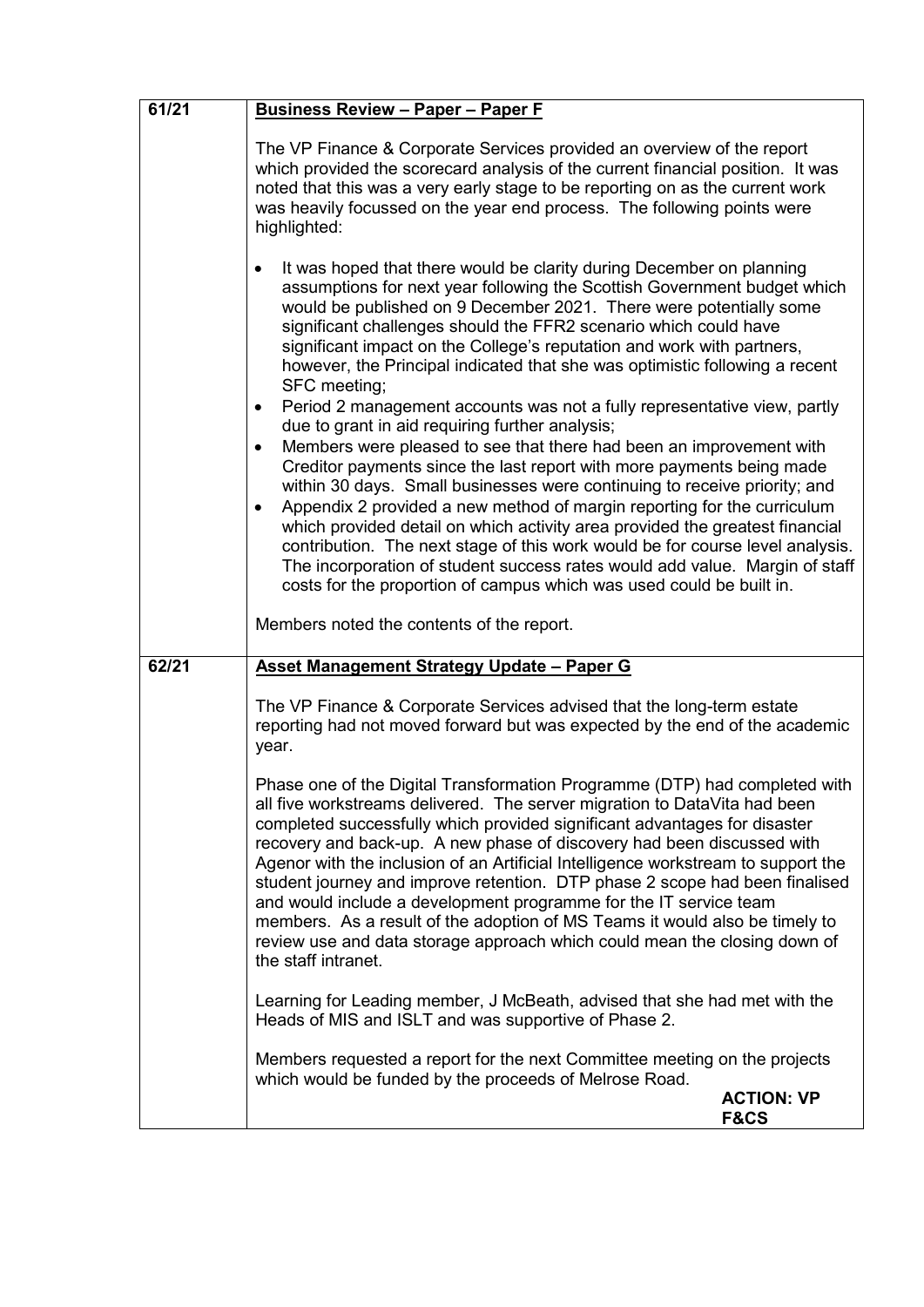| 63/21 | Department of Enterprise & Business Innovation (DEBI) Update - Paper H                                                                                                                                                                                                                                                                                                                                                                                                                                                                                                            |
|-------|-----------------------------------------------------------------------------------------------------------------------------------------------------------------------------------------------------------------------------------------------------------------------------------------------------------------------------------------------------------------------------------------------------------------------------------------------------------------------------------------------------------------------------------------------------------------------------------|
|       | The report provided an update on progress by the Department of Enterprise &<br>Business Innovation in relation to budget performance and planned activity.                                                                                                                                                                                                                                                                                                                                                                                                                        |
|       | The Principal advised that Foundation Apprenticeships had been under<br>delivered although there had been a considerable growth base last year.<br>There had been a deliberate over bid on targets in the hope that these could be<br>used in other areas. However, delivery of such a broad number of<br>apprenticeships for a small number of students was a very challenging<br>situation and may not be viable going forward.                                                                                                                                                 |
|       | MA contracts continued to perform well with a further request for additional<br>places already made this year. The College were pleased to receive<br>confirmation of £380k from the Community Renewal Fund.                                                                                                                                                                                                                                                                                                                                                                      |
|       | It was also noted that the new payment model for assessors would be<br>completed in January 2022, which should have a positive impact on future<br>tenders.                                                                                                                                                                                                                                                                                                                                                                                                                       |
|       | Members noted the positive report.                                                                                                                                                                                                                                                                                                                                                                                                                                                                                                                                                |
| 64/21 | <b>Strategic Risk Register - Paper I</b>                                                                                                                                                                                                                                                                                                                                                                                                                                                                                                                                          |
|       | The report provided the second round of reporting on the new register with<br>performance indicating information included where possible.                                                                                                                                                                                                                                                                                                                                                                                                                                         |
|       | The following points were highlighted:                                                                                                                                                                                                                                                                                                                                                                                                                                                                                                                                            |
|       | One amber risk for Financial Plan and in year targets – 16. This was an<br>unknown situation as previously discussed earlier in the meeting with<br>clarity expected following the publication of the Scottish Government<br>budget on 9 December 2021; and<br>Following the first round of committee and Board meetings there were a<br>$\bullet$<br>number of reports which were unable to be allocated to a risk theme and<br>related to governance processes. The VP Finance & Corporate Services<br>would discuss the incorporation of a new theme with the Board Secretary. |
|       | <b>ACTION: VP</b><br><b>F&amp;CS</b>                                                                                                                                                                                                                                                                                                                                                                                                                                                                                                                                              |
|       | Members noted the contents of the report.                                                                                                                                                                                                                                                                                                                                                                                                                                                                                                                                         |
| 66/21 | <b>Equality, Diversity &amp; Inclusion (Standing item</b>                                                                                                                                                                                                                                                                                                                                                                                                                                                                                                                         |
|       | No items were raised.                                                                                                                                                                                                                                                                                                                                                                                                                                                                                                                                                             |
| 67/21 | <b>Papers for Publication (Standing item)</b>                                                                                                                                                                                                                                                                                                                                                                                                                                                                                                                                     |
|       | The Annual Accounts, External Audit Report and any draft papers would not be<br>published.                                                                                                                                                                                                                                                                                                                                                                                                                                                                                        |
| 68/21 | <b>Any Other Business</b>                                                                                                                                                                                                                                                                                                                                                                                                                                                                                                                                                         |
|       | No items were raised.                                                                                                                                                                                                                                                                                                                                                                                                                                                                                                                                                             |